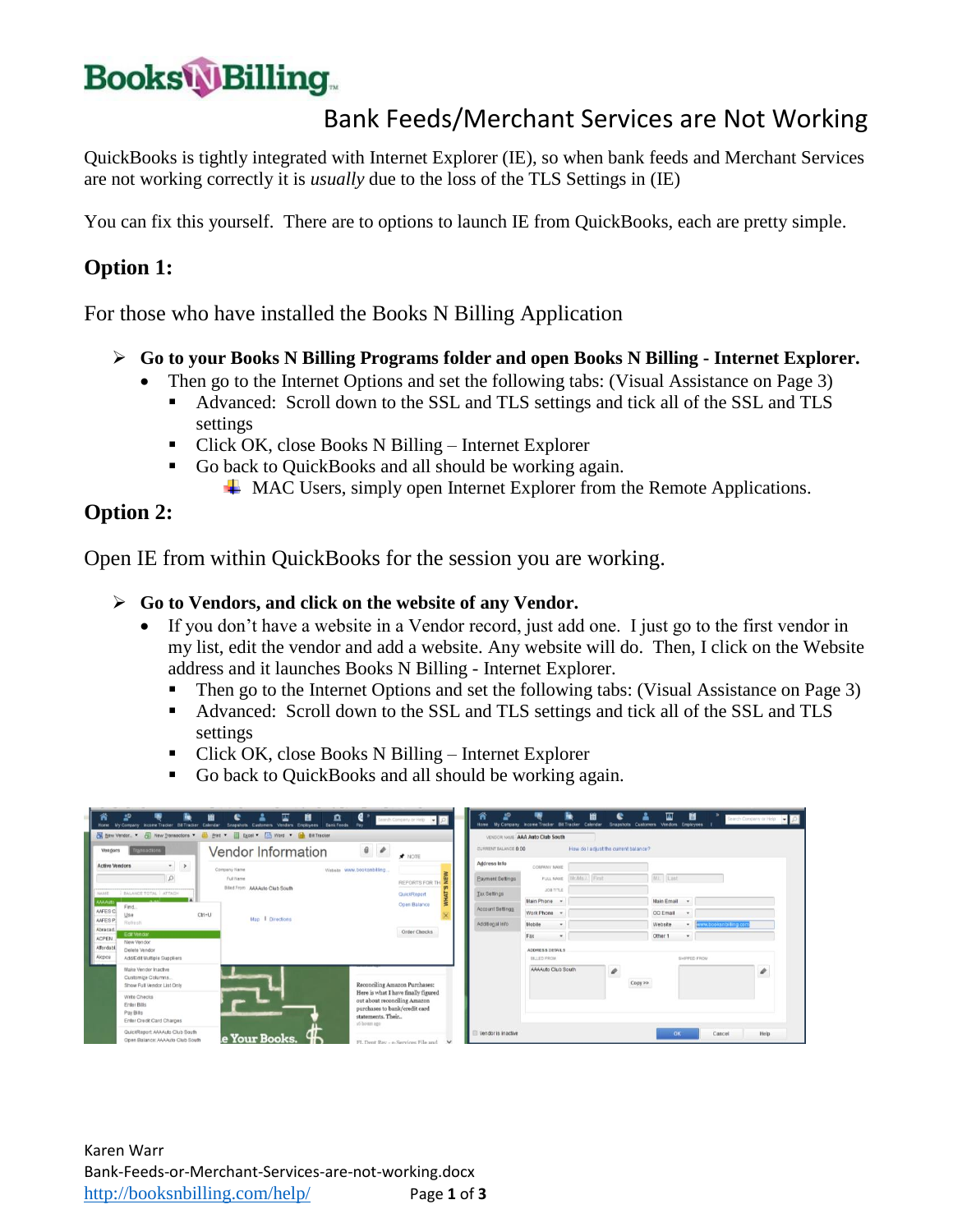## **Books Billing**

## Bank Feeds/Merchant Services are Not Working

 $\triangleright$  Internet Options is located on the far right hand corner and looks like a gear.